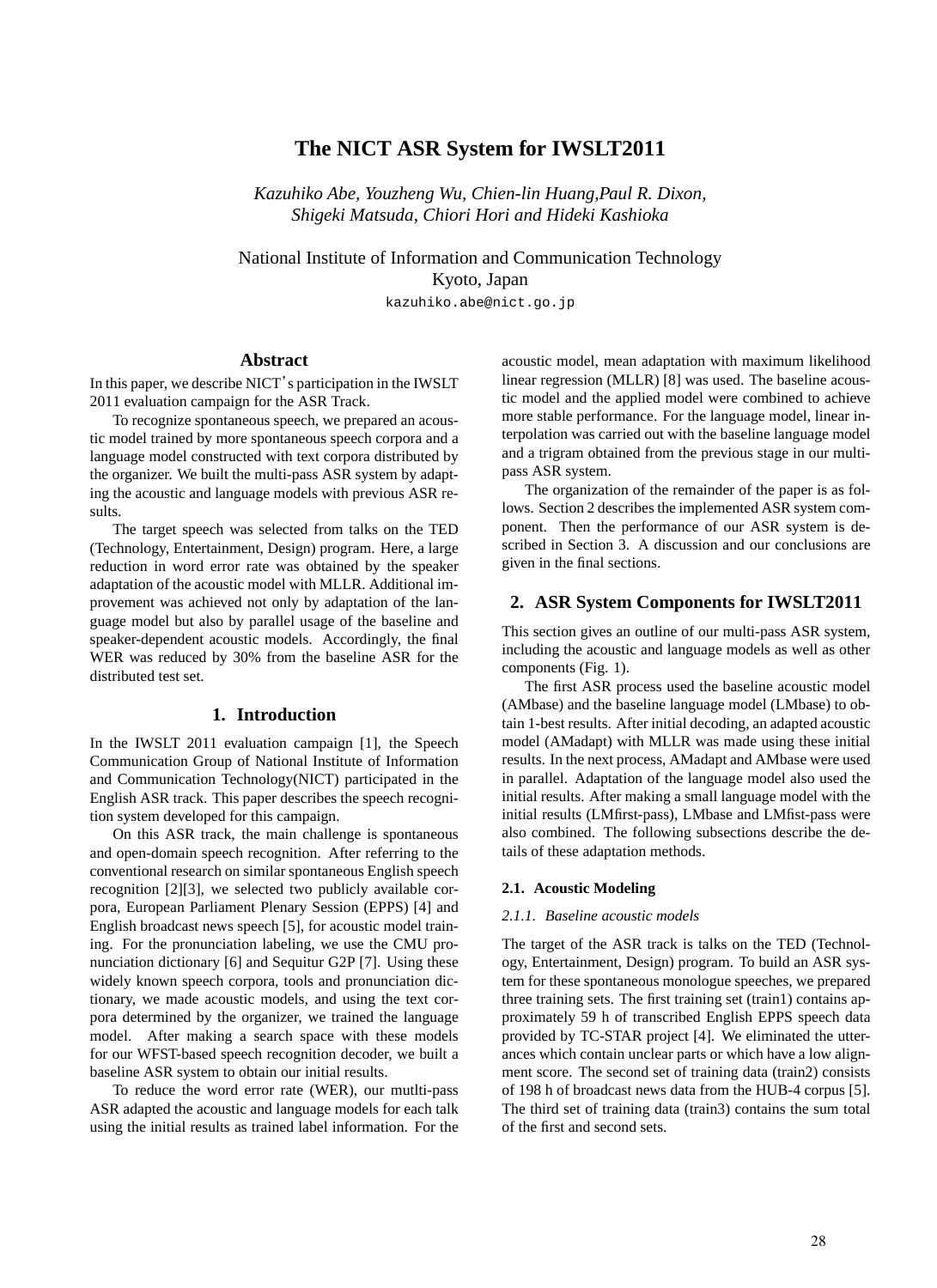

Figure 1: ASR system components.

| Set    | Data             | Volume |
|--------|------------------|--------|
| train1 | <b>EPPS</b>      | 59h    |
| train2 | HU <sub>B4</sub> | 198h   |
| train3 | $HIJB4 + EPPS$   | 257h   |

Table 1: Training corpora for acoustic model

The acoustic model was trained by acoustic features based on mel-frequency cepstral coefficients (MFCC) and computed with a 25-ms frame length and a 10-ms frame shift. The features have 39 dimensions consisting of 13 static MFCCs (including energy) and their first- and second-order derivatives. For extracted features, a cepstral mean subtraction (CMS) technique was applied at the segment level. After applying CMS, histogram equalization (HEQ) was also applied. HEQ is commonly used in image processing, speech recognition and speaker recognition [10][11]. In HEQ, feature vector coefficients are considered independent of each other. HEQ provides a transformation that maps the histogram of each feature's vector component onto a reference histogram to achieve improved discrimination ability. The target distribution of HEQ is selected as a Gaussian in this study.

The acoustic modeling was based on across-word triphone states represented by left-to-right three-state hidden Markov models (HMMs). The number of triphone states was reduced by decision tree clustering. These models were trained using incremental splitting of Gaussians, followed by two iterations of Viterbi training.

Finally, we fixed the best training corpora and number of Gaussians based on the performance of the development set. As described in the following section, for the baseline acoustic model in particular, the models trained with the HUB4+EPPS (train3) were selected.

#### *2.1.2. Unsupervised adaptation of Acoustic models*

The baseline acoustic model was adapted with MLLR. For the labeling data, the ASR results of the previous stage were used. Only mean transforms were estimated; variances were not adapted. We applied a centroid splitting algorithm to construct a regression class tree, in which the number of base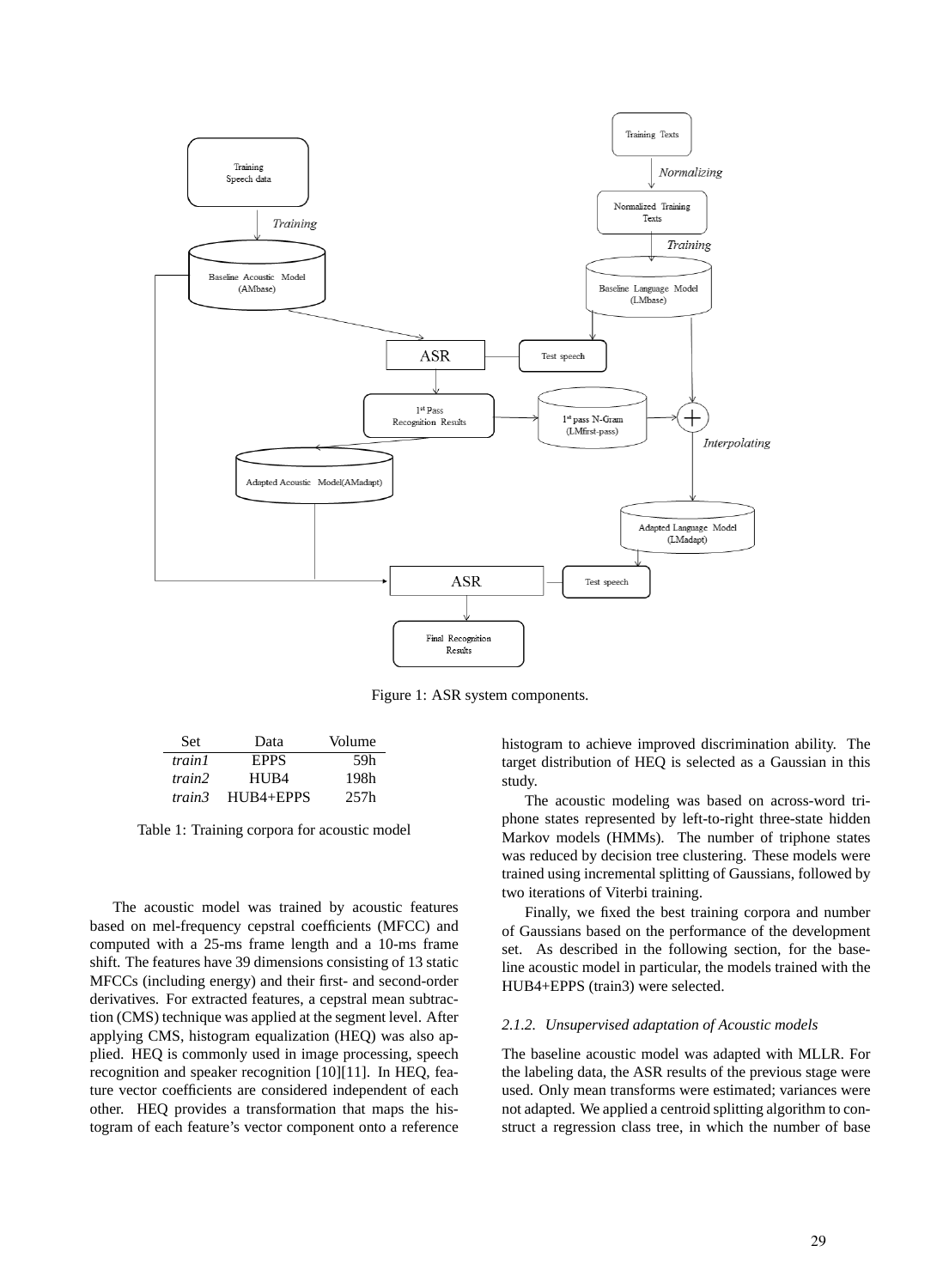clusters (classes) was set to 32. The adaptation data contained all utterances of a talk, and a single speaker-dependent model was created. However, ASR results sometimes contain errors. To reduce the influence by the mismatched label and problem of over-fitting, adapted acoustic model is used with the baseline acoustic model.

### **2.2. Language Modeling**

#### *2.2.1. Baseline language models*

All of the monolingual training corpora were preprocessed before the models were trained. In this step, a non-standardword-expansion tool was applied to convert non-standard words (such as CO2, 95%, and \$3) to their pronunciations (CO two, ninety five percent, and three dollars). Statistics of the training corpora after preprocessing are shown in Table 2.

| Corpus                     | <b>Word Count</b> |
|----------------------------|-------------------|
| IWSLT11.TALK.train.en(TED) | 2.063.299         |
| $\textit{europarl-v6}$     | 50,023,104        |
| news-commentary-v6         | 3,880,801         |
| news.2007                  | 305,977,980       |
| news.2008                  | 759,301,946       |
| news.2009                  | 929,178,153       |
| news.2010                  | 361,006,759       |
| news.2011                  | 49,258,168        |
| total                      | 2.460.690.210     |

Table 2: Statistics of English LM training corpora

Then, the most frequent 100 k words were extracted from the preprocessed corpora, which, together with the CMU.v7 pronunciation dictionary, are used as the language models ' vocabulary. Finally, our vocabulary contains 157,753 entries and has an OOV rate of 0.78% in terms of the development data set. For each of the preprocessed corpora, a modified Kneser-Ney smoothed trigram language model was constructed using the MITLM toolkit [12]. The LMs were then interpolated by optimizing the perplexity of the development data set. For convenience of presentation, the interpolated LM is called LMbase.

#### *2.2.2. Adapted language models*

As the previous section described, language model adaptation was accomplished by training a smoothed trigram model (LMfirstpass) with the initial recognition results. To decrease the negative impact from errors in initial recognition results, those bigrams and trigrams that appear only once are discarded [13].

Finally, our adapted language model(LMadapt) can be expressed by

$$
LMadapt = \alpha * LM_{base} + (1 - \alpha) * LM_{firstpass} \quad (1)
$$

where  $\alpha$  (interpolation weight) is set based on our experiment on the development data set.

### **2.3. Pronunciation Dictionary**

We used the CMU dictionary v.7.1 [6], which consists of 39 phonemes, to provide the pronunciation definition for the acoustic model training data and recognition lexicon. For words not listed in the CMU dictionary, their pronunciation is defined by a statistical grapheme-to-phoneme (G2P) converter [7] that uses the converted model trained with the CMU dictionary.

### *2.3.1. WFST-based Speech Recognition Decoder*

Our decoder is a general one-pass Viterbi decoder [14]. To use the speaker-independent and speaker-dependent acoustic models in parallel, we created a sets of lexicons and contextdependency transducers and these were combined and optimized according to

$$
(C_{SI} \circ det(L)) \cup (C_{SD} \circ det(L)) \tag{2}
$$

where *∪* is the union operation and *SI* and *SD* subscripts indicate speaker-independent and speaker-dependent, respectively. The final recognition cascade we used was

$$
(C_{SI} \circ det(L)) \cup (C_{SD} \circ det(L)) \circ G \tag{3}
$$

The composition of the language model *G* was performed on-the-fly using look-ahead composition. This construction allowed us to drive several search networks in parallel with the decoder in a memory-efficient manner. This highlights one of the advantages of the WFST framework for speech recognition. The search network was modified to allow parallel decoding, while requiring no code changes to the decoder core itself.

## **3. Experimental Results**

We checked and tuned our ASR system for IWSLT with the distributed development and test sets, which were defined for IWSLT2011. The development set consists of 8 TED talks (dev2010) and the test set contains 11 of these talks (tst2010). After checking the performance of NICT ASR system, we executed it with the official test set (tst2011) to report our results.

In this section we report the performance for tst2010. Each talk is segmented for each utterance, and the number of utterances is 1,664 for the test set. This development set was used to tune not only the acoustic model and language model specifications but also the decoding parameters, especially search beam number, insertion penalty, and weights of acoustic and language model. The number of Gaussians per state was set to 24. The number of iterations for the adaptation stage was fixed at 2, and the interpolation weight was was fixed at 0.8. Accordingly, the performance of our ASR system was checked with this test. WER was calculated with the distributed tools and settings. In the next subsection, we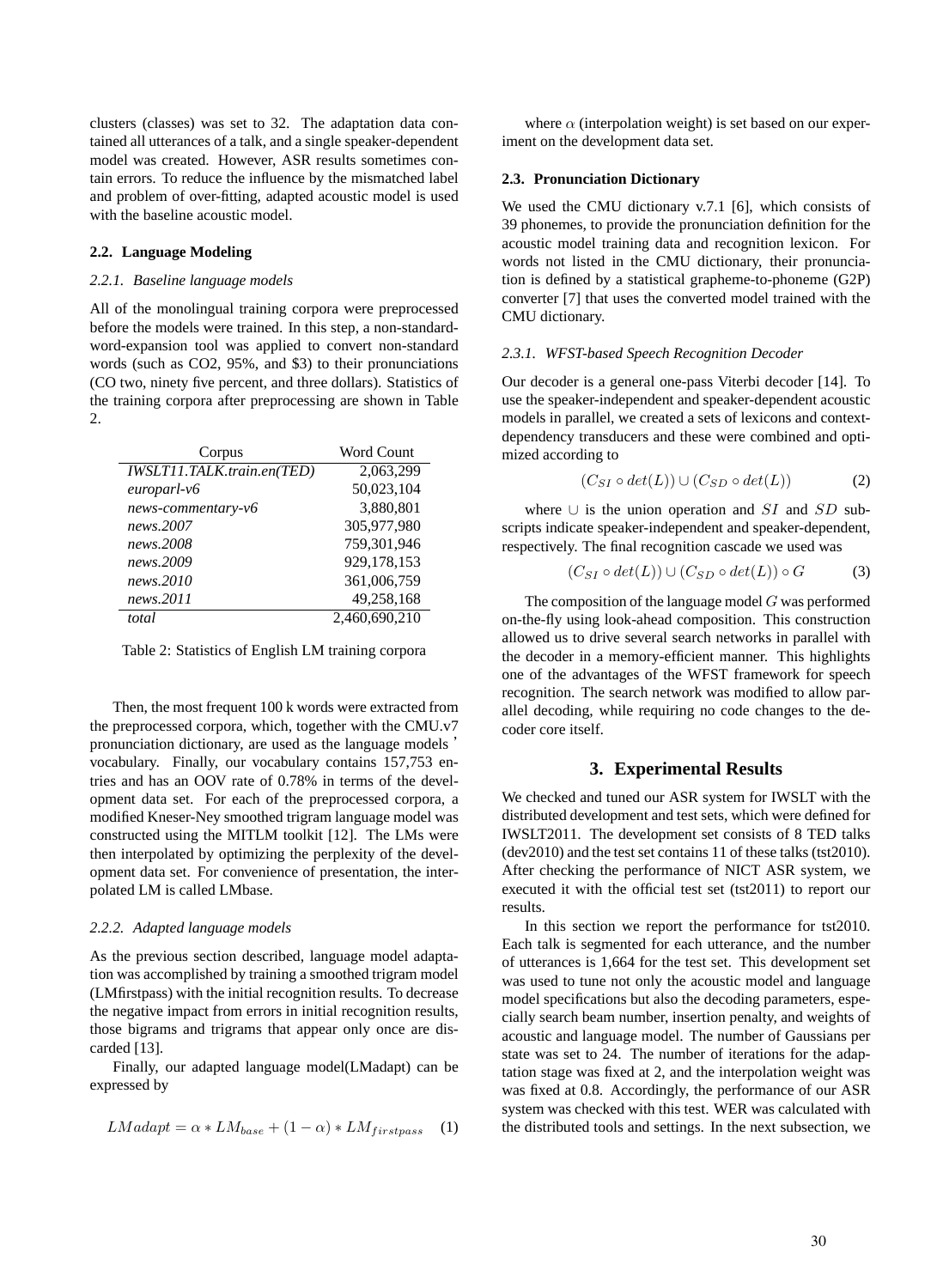

Figure 2: Development steps for IWSLT2011.

show the performance of our ASR system with the baseline acoustic and language models. Following that, we describe the performances obtained using the adapted models.

#### **3.1. Performance of ASR System with Baseline Models**

After setting the parameters for ASR, we compared the performance of the first stage.

The language model was trained with the distributed corpus and their perplexity for baseline language model (LMbase) was 144.643 (Table 3) Using this language model, the baseline decoding was processed.

| Corpus                     | Perplexity |
|----------------------------|------------|
| IWSLT11.TALK.train.en(TED) | 184.126    |
| $+europarl-v6$             | 172.551    |
| $+ news-commentary-v6$     | 170.637    |
| $+ news.2007$              | 156.599    |
| $+ news.2008$              | 148.994    |
| $+ news.2009$              | 145.733    |
| $+ news.2010$              | 145.733    |
| $+ news. 2011$             | 144.665    |
| total(LMbase)              | 144.643    |

Table 3: Perplexity on tst2010 by optimizing dev2010

Table 4 shows the experimental results for the acoustic model trained by each training data set (train1, train2 and train3).

| Data set | $WER(\%)$ |
|----------|-----------|
| train1   | 44.5      |
| train2   | 39.2      |
| train3   | 37.3      |

Table 4: Performance of training speech data for acoustic model

The acoustic model trained with EPPS speech data (train1) was worse than the model trained with HUB4 (train2). However, within the combination of these two sets (train3), train1 slightly contributed to the reduction of WER. Consequently, for our ASR system, this acoustic model trained with train3 was set as the baseline acoustic model.

#### **3.2. ASR Results with Adapted Models**

Table 5 shows the performances of the baseline and adapted models.

| Models                  | $WER(\% )$ |
|-------------------------|------------|
| AMbase                  | 37.3       |
| AMadapt                 | 29.4       |
| AMbase+AMadapt          | 26.0       |
| AMbase+AMadapt, LMAdapt | 25.7       |

Table 5: Performance of adaptation model

The average number of utterances and words per talk were 151.3 and 2511, respectively. In this condition, the adapted acoustic model effectively reduced the WER from the baseline, resulting in a reduction rate of 21.2%. Furthermore, the parallel usage of acoustic model was also effective, at an 11.6% reduction rate. Although the acoustic model adaptation process was fairly effective, the improvement of perplexity is not sufficient (Table 6 ) and the effect on the language model was small.

| LM.     | Perplexity |
|---------|------------|
| LMbase  | 144.643    |
| LMadapt | 132.290    |

Table 6: Comparison of Perplexity

We also checked the performance for each talk as shown in Fig. 3. For all talks, MLLR adaptation and model merging were effective. In particular, the error reduction of adaptation was made ranging from 21.3% to 37.7%. However, we found no correlation with gender, the number of utterances, or speaking rate.

## **4. Discussion**

From the results of the previous section, acoustic model adaptation in particular reduces the error rate of the baseline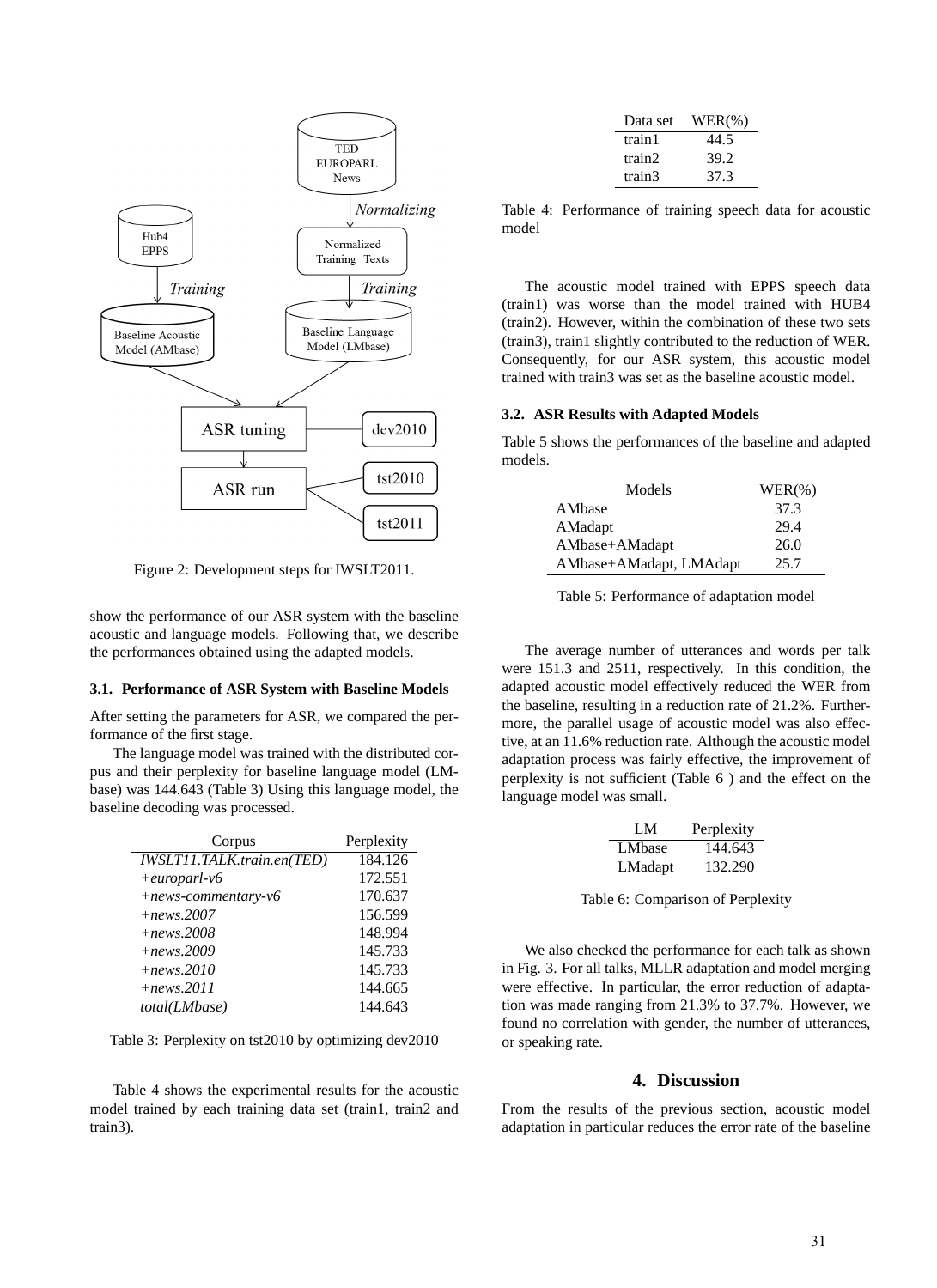

Figure 3: Performance of adapted acoustic models for each talk

system. A combination of techniques is also effective for this task. However, for a more stable ASR system, it is clear that we should consider many additional techniques. These might include, for example, such widely used approaches as training data clustering and discriminative training. Furthermore, we must also give careful attention to the quality of speech, especially noise and reverberation. For the acoustic adaptation, we should compare other adaptation methods and the current system. We need to clarify not only the performance but, also the relationship between effectiveness and the features of a given talk. The effect of language model adaption is smaller than that of acoustic model adaptation. Therefore, we should also consider state-the-art techniques to improve the language models and their adaptation method.

## **5. Conclusions**

NICT 's ASR system for IWSLT is a multi-pass ASR system. Acoustic model adaptation was effective in reducing the WER of a speaker-independent system. Moreover, the adapted acoustic model was more effective when combined with the baseline acoustic model.

### **6. Acknowledgements**

The authors would like to thank Prof. Kawahara, Dr. S. Sakti and Dr. Y. Tsao for discussions on this research.

## **7. References**

- [1] M. Federico, L. Bentivogli, M. Paul, and S. Stüker, "Overview of the IWSLT 2011 Evaluation Campaign", in Proceedings of the International Workshop on Spoken Language Translation (IWSLT), San Francisco, CA, Dec. 2011
- [2] Markus Nubaum-Thom, Simon Wiesler, Martin Sun-

dermeyer, Christian Plahl, Stefan Hahn, Ralf Schlüter, Hermann Ney, "The RWTH 2009 Quaero ASR Evaluation System for English and German", In Proc. of Interspeech 2010, pp. 1517―1520

- [3] M. Sundermeyer, M. Nubaum-Thom, S. Wiesler, C. Plahl, A. El-Desoky Mousa, S. Hahn, D. Nolden, R. Schlüter, and H. Ney "The RWTH 2010 QUAERO ASR Evaluation System for English, French, and German", in Proc. of ICASSP 2011, pp. 2212-2215
- [4] H. v. d. Heuvel, K. Choukri, C. Gollan, A. Moreno, and D. Mostefa, "TC-STAR: New language resources for ASR and SLT purposes", in ICASSP, Philadelphia, PA, USA, 2005
- [5] Fiscus J, Garofolo J, Przybocki M, Fisher W, Pallett D (1998) 1997 English broadcast news speech (HUB4), catalog nbr LDC98S71, Linguistic Data Consortium, Philadelphia, PA
- [6] R.L. Wide (1998, 31/7/2011). The CMU Pronunciation Dictionary. http://www.speech.cs.cmu.edu/cgibin/cmudict
- [7] Bisani, M. and Ney, H. "Joint-Sequence Models for Grapheme-to-Phoneme Conversion", Speech Communication, Volume 50, Issue 5, May 2008, Pages 434― 451
- [8] C. J. Leggetter and P. C. Woodland, "Maximum likelihood linear regression for speaker adaptation of continuous density hidden Markov models", Computer Speech and Language, vol. 9, no. 2, pp. 171―185, 1995
- [9] Christian Gollan, Maximilian Bisani, Stephan Kanthak,Ralf Schlter, and Hermann Ney. "Cross domain automatic transcription on the tc-star epps corpus",